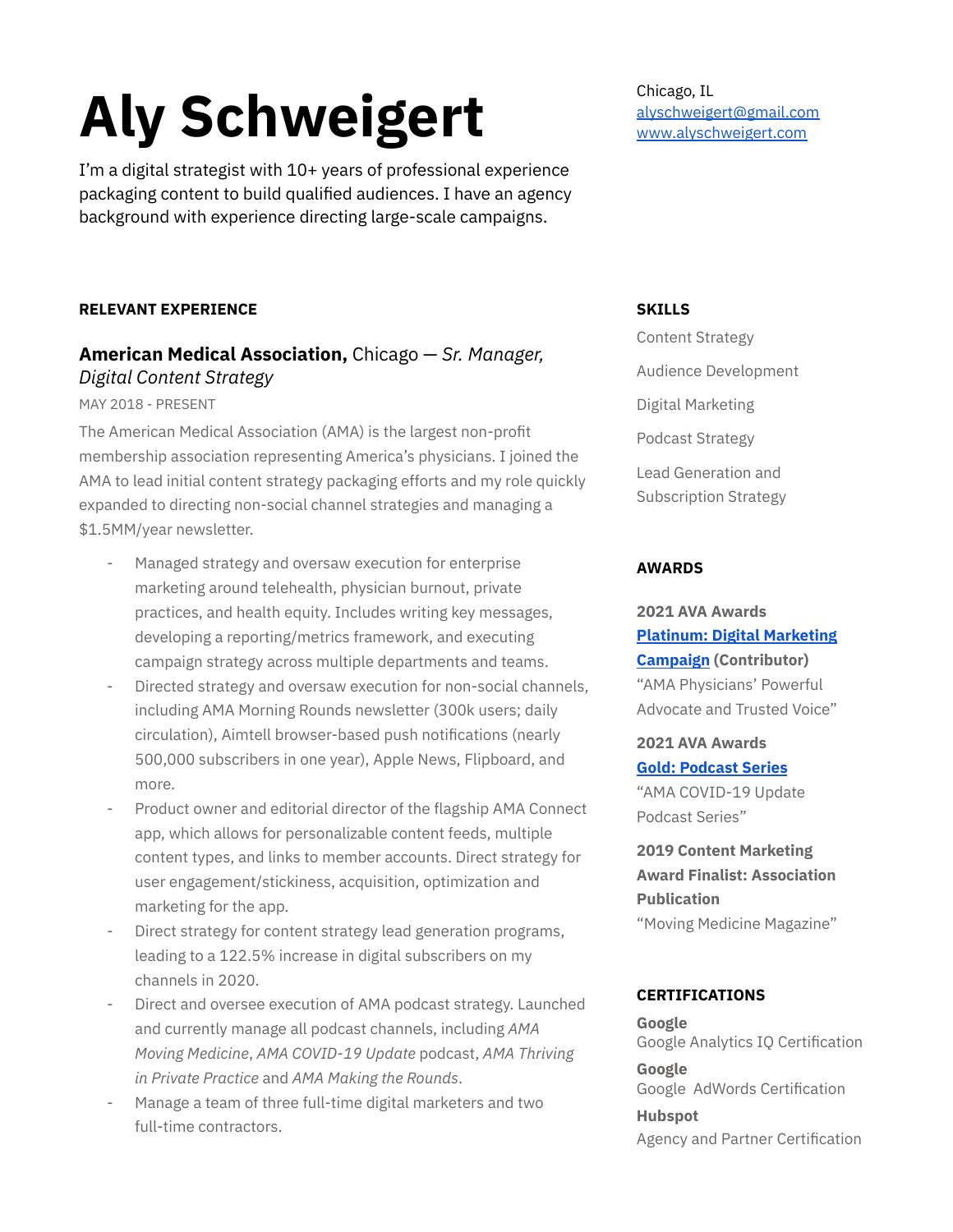## **Wolters Kluwer Health,** Chicago — *Marketing Communications Manager*

#### JULY 2015 - MAY 2018

Acquired by Wolters Kluwer Health in late 2016, Emmi is a Chicago tech company that develops digital patient engagement solutions for private practices, SNFs, hospitals and other care settings.

- Contributed to brand strategy and positioning, product marketing, and thought leadership initiatives.
- Developed a product launch campaign for a niche market that resulted in over 50 qualified B2C leads and multiple sales conversations.
- Developed high-level digital marketing strategy and managed the advertising budget for all of Emmi's digital assets.
- Prepared monthly analytics reports and provided data-driven digital marketing strategy recommendations.
- Built Emmi's marketing automation programs. This included integrating the HubSpot platform with Emmi's existing Salesforce CRM and developing lead scoring strategy.
- Developed digital lead nurturing campaigns, including automated email programs to qualify digital leads.
- In 2016, exceeded Emmi's yearly digital lead generation goal by 9%.

## **Cleriti,** Cincinnati, OH — *Inbound Marketing Manager*

#### JUNE 2014 - JULY 2015

Cleriti was a boutique digital marketing agency headquartered in Cincinnati.

- Developed high-level strategies as lead strategist and account executive for clients in healthcare and SaaS technology.
- Directly managed a 3-member production team.
- Developed digital marketing strategy to drive lead generation, brand engagement and fuel sales funnel.
- Presented monthly KPI reports to key stakeholders and provided data-driven recommendations.
- Over three months, my team's digital efforts led to a 23% increase in traffic and a 14% increase in conversions YOY for one B2C client's eCommerce website.